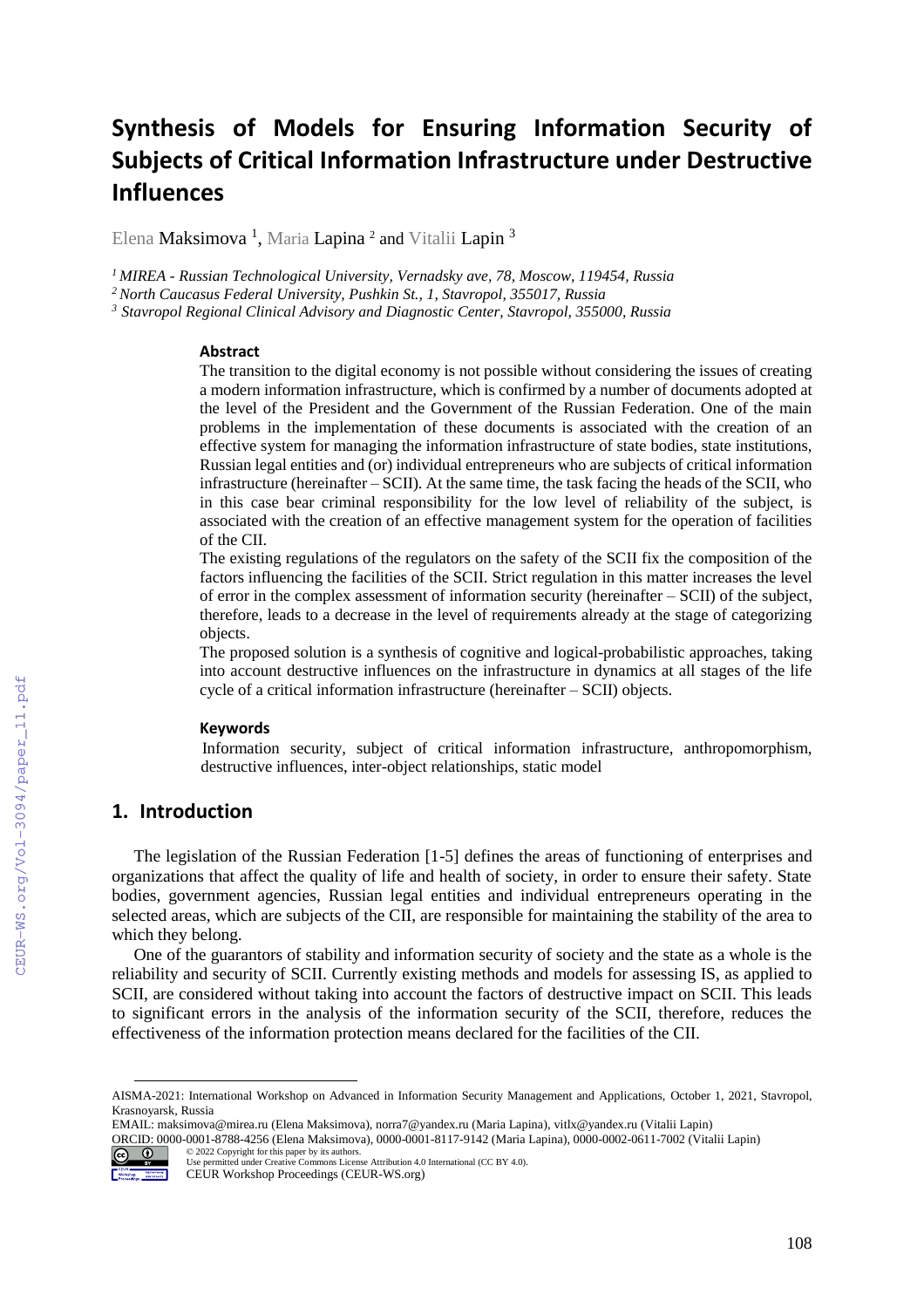#### **2. Formulation of the problem**

In the process of modeling the actions of an attacker, as a basis, for example, descriptive models of networks and attackers [6], structured description based on trees [7], object-oriented discrete event modeling [8], regulatory modeling [9], etc. are considered.

However, when building the SCII protection system, the algorithm of actions prescribed in [1] is used and does not take into account the "strength" of destructive influences as one of the significant indicators of a potential violator. In addition, the assessment of information security is often considered without considering infrastructure changes over time. Thus, the purpose of the study is to build a model for assessing the information security of the SCII through integrative components - models for assessing the reliability and security of the SCII, taking into account the destructive effects on the facilities of the SCII. At the same time, the subject of CII is considered within the framework of this study as a set of objects of CII, which are its structural components.

### **3. Models and Methods**

The "input" research was carried out in the following directions: analysis of models and methods for assessing the reliability of the subject of CII, analysis of ways to increase the reliability of the subject of CII, analysis of existing software systems for assessing the reliability of technical systems, analysis of approaches to model development and assessment of destructive malicious influences.

The considered approaches to the development of a model and the assessment of destructive malicious influences (DMI) [10-15], despite their certain significance, do not fully describe the model of behavior and actions of the offender with any simple and understandable indicator convenient for further use in the assessment or the development of a set of protective measures. The methodology proposed below takes advantage of the strengths of existing algorithms, fills in the gaps and removes a number of assumptions that limit functionality during development, and introduces a reasonable quantitative value that characterizes the level of destructive impact of an intruder on the system.

In the course of analyzing the models and methods for assessing the reliability of the subject of CII, the following were considered: the probabilistic method (the "block - diagram" model), the logical probabilistic method, the logical - probabilistic method. Failure tree model, Markov model. According to the criteria highlighted in the study, the probabilistic method (the "Block-diagram" model) was determined as the most effective.

Based on the results of the analysis of ways to improve the reliability of the functioning of the CII subject, the most effective and appropriate methods of redundancy are loaded and loaded redundancy.

In the study of software systems for assessing the reliability of technical systems, (Automated Calculation of Safety and Technical Risk) (PC ASM SZMA), ASONIKA-K, ASRN (2000, 2002), Isograph (England, USA), RAM Commander (Israel), Windchill Quality Solutions (Relex) (USA) were considered. In the course of the study, the WQS software package was determined as satisfying the largest number of selected criteria. However, to solve the problem, it is necessary to fulfill all the criteria, which leads to the need to develop an appropriate model.

#### **4. Description of the simulation system**

To implement the modeling process, sub-objects are identified - inventory units of the CII subject. The reliability of the CII objects and the CII subject as a whole depends on their reliability of functioning.

In order to reduce the error in the assessment of information security, the life cycle of the subject of CII was determined and analyzed in accordance with GOST 34.601-90 [16]. On the basis of the "Life Cycle of the information security information system of the CII subject", the types of destructive influences leading to the emergence of vulnerabilities in the protection system of CII objects at different stages of the life cycle of the CII subject are identified. Vulnerabilities can be used to implement threats, attacks by cybercriminals on the subject of CII as a whole. Selected types of destructive influences (destructions): Destr 0 - Errors associated with the primary development of the plant's AS; Destr 1 -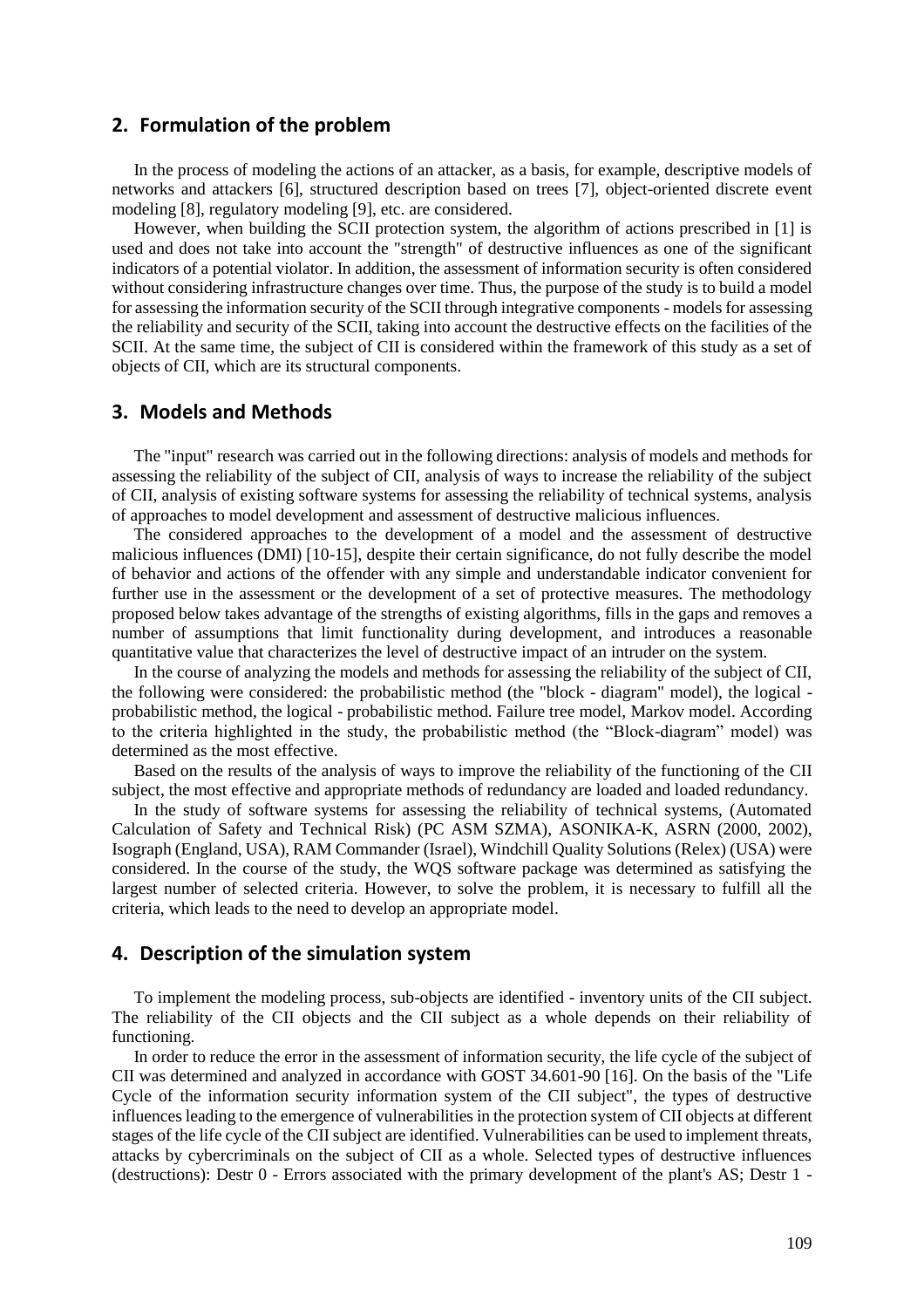errors at the categorization stage; Destr 2 - Infrastructure Analysis Errors; Destr 3 - Errors in the formation of requirements for the information security of the subject of the CII; Destr 4 - Errors in the development of the concept of information security for a CII subject Destr 5 - Errors in the development of technical specifications at SBCII and PSBCII; Destr 7 - Errors in the technical design; Destr 8 - Errors entering SBCII and PSBCII; Destr 9 - Errors while accompanying the CII subject [17].

Vulnerabilities of typical APCS, GIS, ISPDN, KIS are analyzed by the method of constructing vulnerability trees. The relationship between the selected destructs and a number of vulnerabilities has been revealed [14-15]. Destructions Destr 0, Destr 1, Destr 2, Destr 3, Destr 4, Destr 5, Destr 6, Destr 7 are associated with the vulnerability of lack of compliance with information security requirements in the design of information security system solutions. Destruction Destr 8 is associated with a vulnerability in the absence or insufficient level of knowledge in the field of information security among the maintenance personnel. Destr 9 destruct identifies a number of vulnerabilities, such as the problems of delimiting and controlling access for contractors associated with the need to provide temporary access to a limited amount of equipment without the possibility of affecting the rest of the system, as well as the cancellation of such access at the end of work; lack or insufficient level of knowledge in the field of information security among the maintenance personnel; long service life of vulnerable components caused by the complexity of upgrading equipment and systems.

Physical, physicochemical, chemical, biological, operational, and the implementation of threats by intruders are identified as factors affecting the decrease in the reliability of the functioning of the CII subject.

When assessing the reliability of SCII, the indicators of the reliability of recoverable and nonrecoverable objects are assessed. For recoverable ones - mean time between failures, mean time between failures, probability of recovery, mean time to recover, availability factor, coefficient of technical utilization. For non-recoverable ones - the probability of failure, the probability of failure-free operation, the time of failure-free operation, the intensity of failure.

### **5. Discussion**

The subject of CII is a complex, multicomponent system [16-30]. It can be viewed from the point of view of different approaches. For example, when conducting a comprehensive assessment of the IS of a CII subject, the assessment of the security of the IS - CII objects, which, in turn, can be considered as economic systems, is taken into account.

Another indicator when analyzing the functioning of a CII subject is reliability. In [21], mathematical support for the analysis of the reliability of network ICs is proposed. This apparatus can also be used in the study of CII objects. As a model of a network IS, a graph representation is used, based on the formalization of the description of the graph by bracketed projections. Based on the resulting combination of projections, obtained as a result of the cutting algorithm implementation, a probabilistic reliability function is constructed.

Comprehensive information security of a CII subject is also an example of a socio-technical system [22] operating under conditions of uncertainty. Thus, taking into account the peculiarities of poorly formalized processes occurring in socio-technical systems, in particular, in the system for assessing the information security of a CII subject, it was decided to use the methods of cognitive and logicalprobabilistic modeling.

To assess the IS SCII, it is proposed to consider the cognitive model for assessing the security of the SCII as a base one, where one of the influencing factors - the reliability of the SCII is the result of the work of the logical-probabilistic model.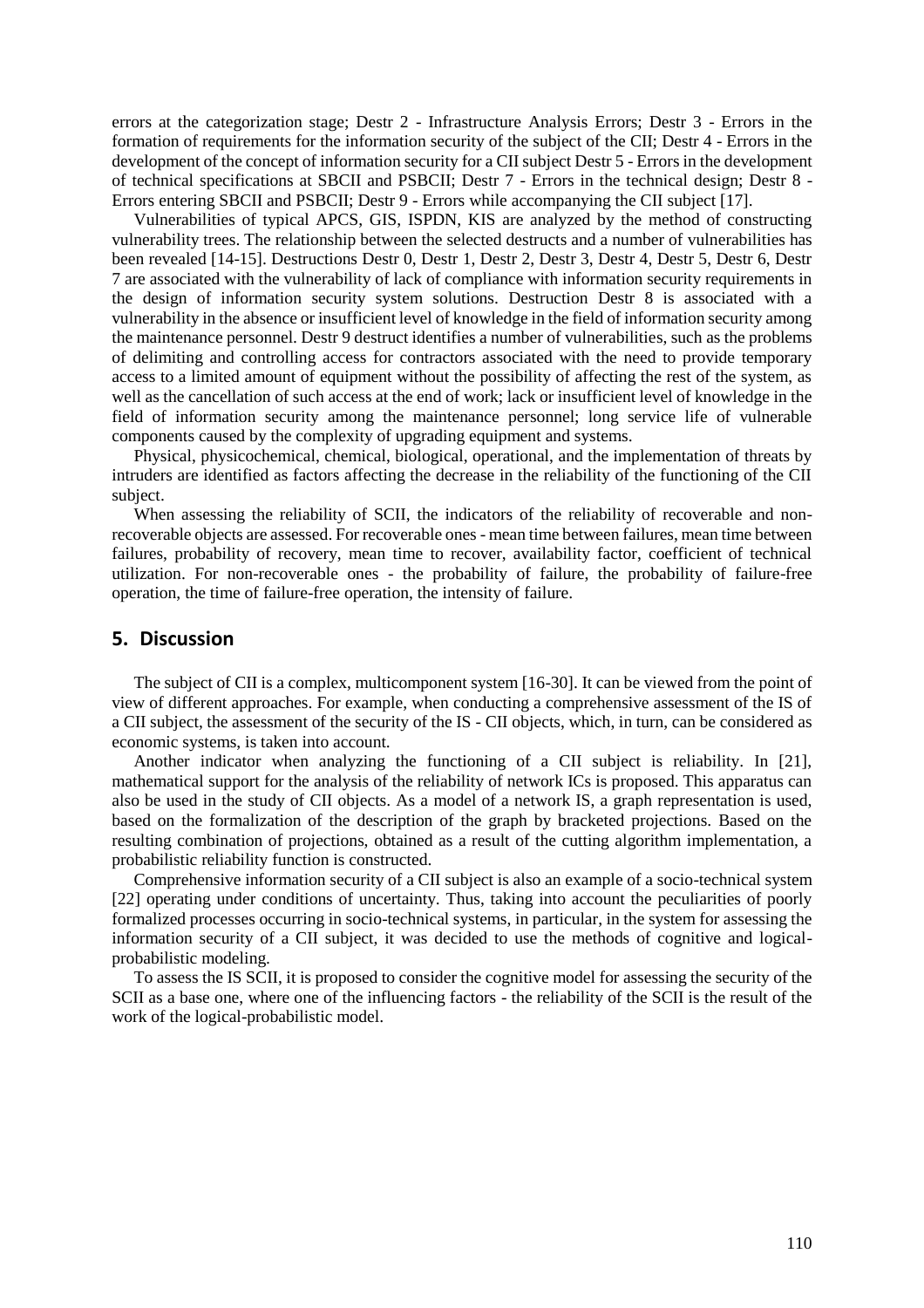

**Figure 1**: Synthesis of a cognitive map for assessing the IS of the subject of CII under destructive influences with a logical-probabilistic model for assessing the reliability of the CII

The main sources of risk factors in the activities of CII subjects for building a cognitive model are presented in accordance with the Decree of the Government of the Russian Federation of February 8, 2018 No. 127 "On approval of the Rules for categorizing objects of critical information infrastructure of the Russian Federation, as well as a list of indicators of criteria for the significance of critical information infrastructure of the Russian Federation. Federation and their meanings (as amended on 13.04.2019). In addition, the target vertex V13 "Information security of the CII subject" has been introduced into the cognitive model, according to the results of the work in which the impact of DMI on the information security of the CII subject will be assessed.

In the course of modeling, a cognitive map is built for assessing the IS of the subject of CII under destructive influences (Figure 1). For a deeper analysis of the model in the form of a weighted digraph, an algorithm is built for the influence of changes in the values of one vertex on the values of other vertices.

This algorithm is based on the idea of an impulse process proposed by F.S. Roberts. Its essence lies in the fact that an external disturbance is introduced into some vertex of the analyzed graph.

The algorithm for the development of the impulse process can be represented by the following matrix formula:

$$
V_{-}((t)) = V_{-}((initial)) + P_0 * (I + A + A^2 + \cdots + A^t),
$$

where V ((initial)) – initial state vector; P\_0 – initial impulse; A – adjacency matrix; I –identity matrix of size n×n.

Evaluation of DMI is implemented in the module for categorizing the attacker in the model of cognitive assessment of information security of the subject of CII under destructive influences (Figure 2). A methodology is proposed to implement this assessment.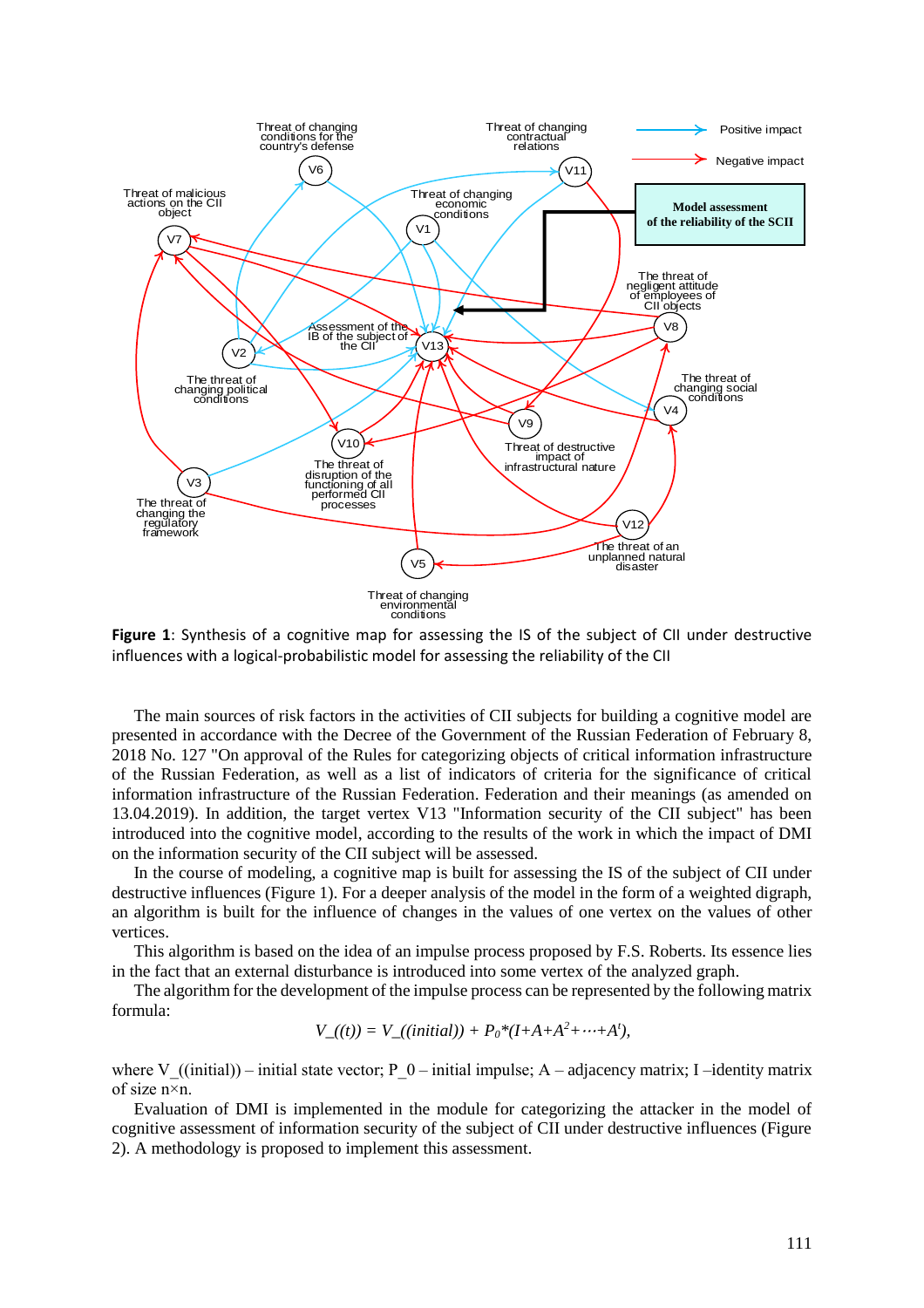

**Figure 2**: The architecture of the model for assessing the information security of the subject of CII under destructive influences

Thus, when modeling the actions of an IS intruder, a formalized model is built that takes into account the parameters (potential) of the intruder in the space of his destructive effects on CII objects. The result of modeling here is a five-level model of an IS intruder's access to information and (or) to the components of CII objects at the level of physical access (PhL), logical access (LogL), competencies (C) of the intruder, equipment (A) of the intruder, motivation (M) of the intruder ... The access levels are determined according to the RF Resolution No. 127 (as amended on 13.04.2019).

The capabilities of the intruder at the designated levels of access to information and (or) to the components of CII objects determine the basic potential (Pt〗\_BASE), which the IS violator possesses on the CII subject. The basic potential is used to build a model of IS threats in terms of assessing the likelihood of their implementation. The preliminary basic potential of the offender is assessed on the basis of the numerical values of the levels of competence and equipment.

Based on the above, we will present a five-level model of an IS intruder's access to information and (or) to the components of CII objects as:

$$
P_{hL}
$$
:  $[x]/Log_L$ :  $[x]/C$ :  $[x]/A$ :  $[x]/M$ :  $[x]$ ,

where  $[x]$  – the value of the corresponding parameter.

The proposed mathematical model for assessing the reliability of the subject of critical information infrastructure is represented by the function of the model for assessing the reliability of the subject of CII:

$$
F = F(P_{thr}, P_{rel_i})
$$

where  $P_{reli}$  – probability of failure-free operation of CII facilities;

P\_thr - the likelihood of an IS threat.

 $P_{thr}$  - can take the following values:

$$
P_{thr} = P_{Destr_i} \vee P_{exp}
$$

where P<sub>Destri</sub> – the likelihood of the implementation of threats generated by destructions at different stages of the CII life cycle;  $P_{exp}$  – expert assessment of the likelihood of the implementation of threats.

In the model for assessing, the reliability of the subject of CII  $P_{\text{Destri}}$  is predicted by the least squares extrapolation method based on the existing statistics on the implementation of threats at enterprises and organizations operating in the areas of CII. Wherein

$$
P_{\textit{Destr}_i} = \{P_{\textit{Destr2}} \: \textit{PDestr10 if the destruct is related to infrastructure errors } \: P_{\textit{Destr}_i}, \text{P}_\textit{S1} \}
$$

if 
$$
i \neq \{2, 10\}
$$

The occurrence of errors, destructions, at different stages of the life cycle of the information security system of the CII subject generates vulnerabilities in the CII protection system, which attackers can exploit to implement threats to the CII subject.

Probability of failure-free operation of CII facilities  $P_{\text{reli}}$  depends on the probabilities of failure-free operation of CII subobjects and their interconnections:

 $P_{rel_i} = P(InvU_1, InvU_2, InvU_3, InvU_7, InvU_9)$ 

where InvU1 – APM; InvU2 – server; InvU3 – ACO; InvU7 – channels of connection; InvU9 – CII sub-object, specific for each individual CII subject.

To calculate the assessment of the reliability of the P<sub>reli</sub> CII facilities, three cases were considered, where pi – probability of failure-free operation of CII subobjects: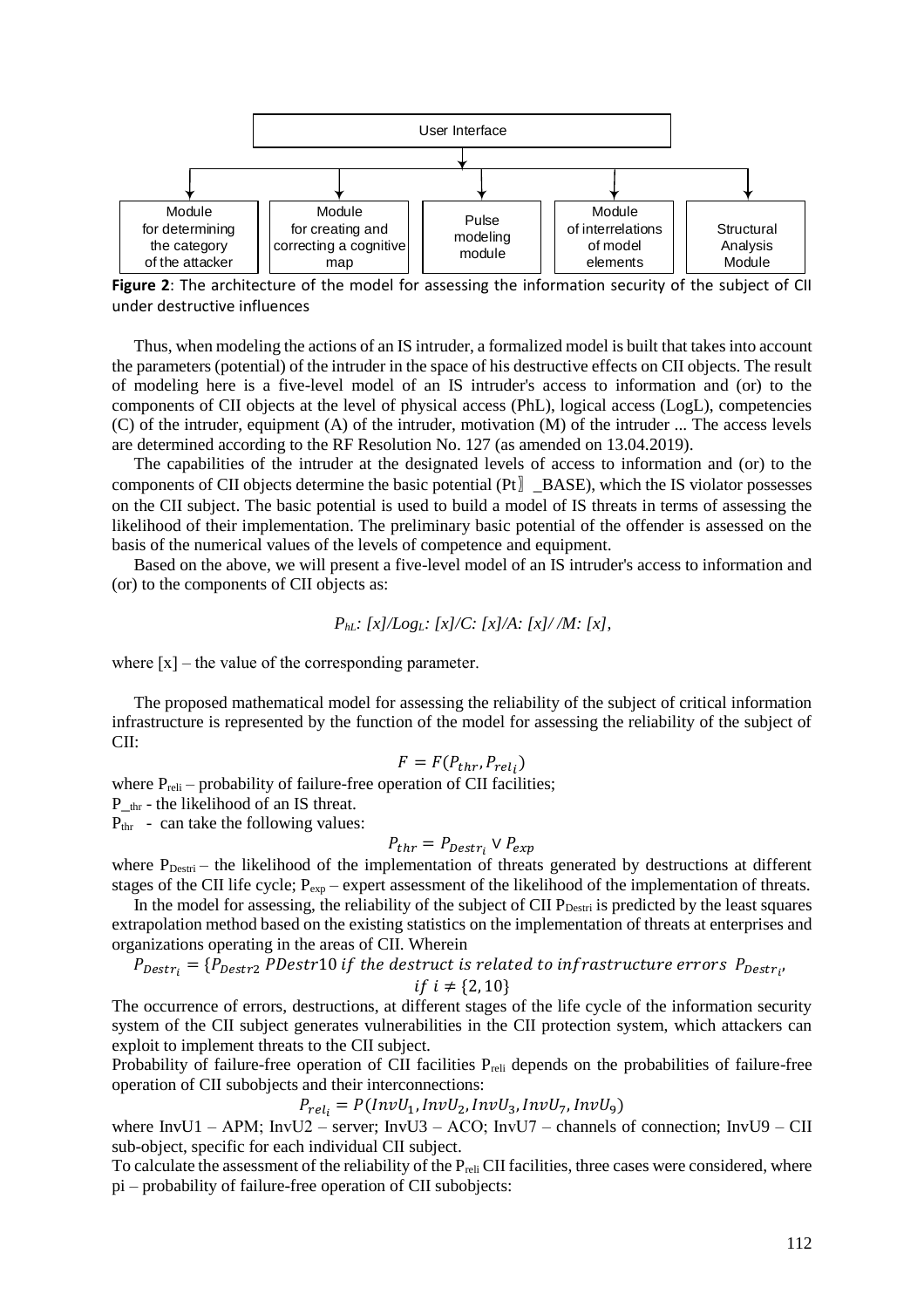$$
P_{rel_i} = \begin{cases} \n\prod_{i=1}^{n} p_i(t), \text{for a circuit with a series connection of n dependent CII subobjects} \\ \n1 - \prod_{i=1}^{n} (1 - p_i(t)), \text{for a parallel circuit, n depends of number of CII subobjects} \\ \n\bigvee_{i,j} (\prod_{i=1}^{n} p_i(t), (1 - \prod_{j=i}^{k} (1 - p_j(t))))), \text{for serial - parallel circuit} \n\end{cases}
$$

Assessment of the reliability of the subject of CII Psubj is calculated similarly to the schemes for assessing the reliability of CII objects: using calculations for parallel and serial connection of CII objects. After assessing the reliability of the CII objects, to assess the reliability of the CII subject, a structural diagram of the interconnection of the CII objects is formed and, based on the probabilities of the failure-free operation of the CII objects and the probability of the implementation of threats, an assessment of the reliability of the CII subject is calculated.

$$
P_{subj} = P_{rel_i} * (1 - P_{thr})
$$

Assessment of the reliability of the CII, when using the methods of redundancy in order to increase the reliability of the subject of the CII, the following methods and calculations are used to reserve the subobjects of the CII, where pi – probability of failure-free operation of CII subobjects:

$$
\left(1 - (1 - P)^{k+1} = 1 - (1 - \prod_{i=1}^{n} P_i(t))^{k+1}\right),\tag{1}
$$

$$
P_{subj} = \begin{cases} \prod_{i=1}^{n} (1 - (1 - P_i(t))^{k+1}), \\ 1 - \frac{1}{(k+1)!} \prod_{i=1}^{k+1} (1 - P_i(t)), \end{cases}
$$
(2)

{ (+1)! =1 Here 1 – when using loaded redundancy - for a system with a serial connection of n subobjects with

a general redundancy with a multiplicity of k, 2 – when using a loaded redundancy - for a system with a serial connection of n objects with a

separate redundancy with a multiplicity of k,

3 – when using an unloaded redundancy - systems with unloaded redundancy of multiplicity k (all subobjects are  $k + 1$ ).

Based on the results of the assessment of the reliability of the CII subject before and after the reservation, the reliability gain coefficient is calculated:

$$
G_p = \frac{P_{before}}{P_{after}}
$$

where  $P_{before}$  – assessment of the reliability of the subject of CII before reservation;  $P_{after}$  – assessment of the reliability of the CII subject after reservation.

#### **6. Experimental research**

At the first stage, the assessment of the reliability of the CII subjects operating in various industries, including various types of CII objects, was carried out. The problem being solved is to increase the reliability of the CII subject, if the initial assessment of the reliability of the CII subject is less than the permissible one. Experimental studies involved not only assessing the reliability of the CII subject, based on the presented schemes of CII objects, but also, if necessary, the subsequent application of backup methods to the CII sub-objects in order to increase the reliability of the CII subject.

At the second stage, experimental studies were carried out on:

study of the influence of the destructive influences of an intruder with a low potential on the assessment of the IS of the CII subject, consisting of an object - IS with 1 category of significance;

study of the influence of destructive influences of an intruder without potential and with high potential on the assessment of IS of a CII subject, consisting of an object - IS with 3 categories of significance and ACS - 2 categories of significance with destructive influences of an infrastructural nature;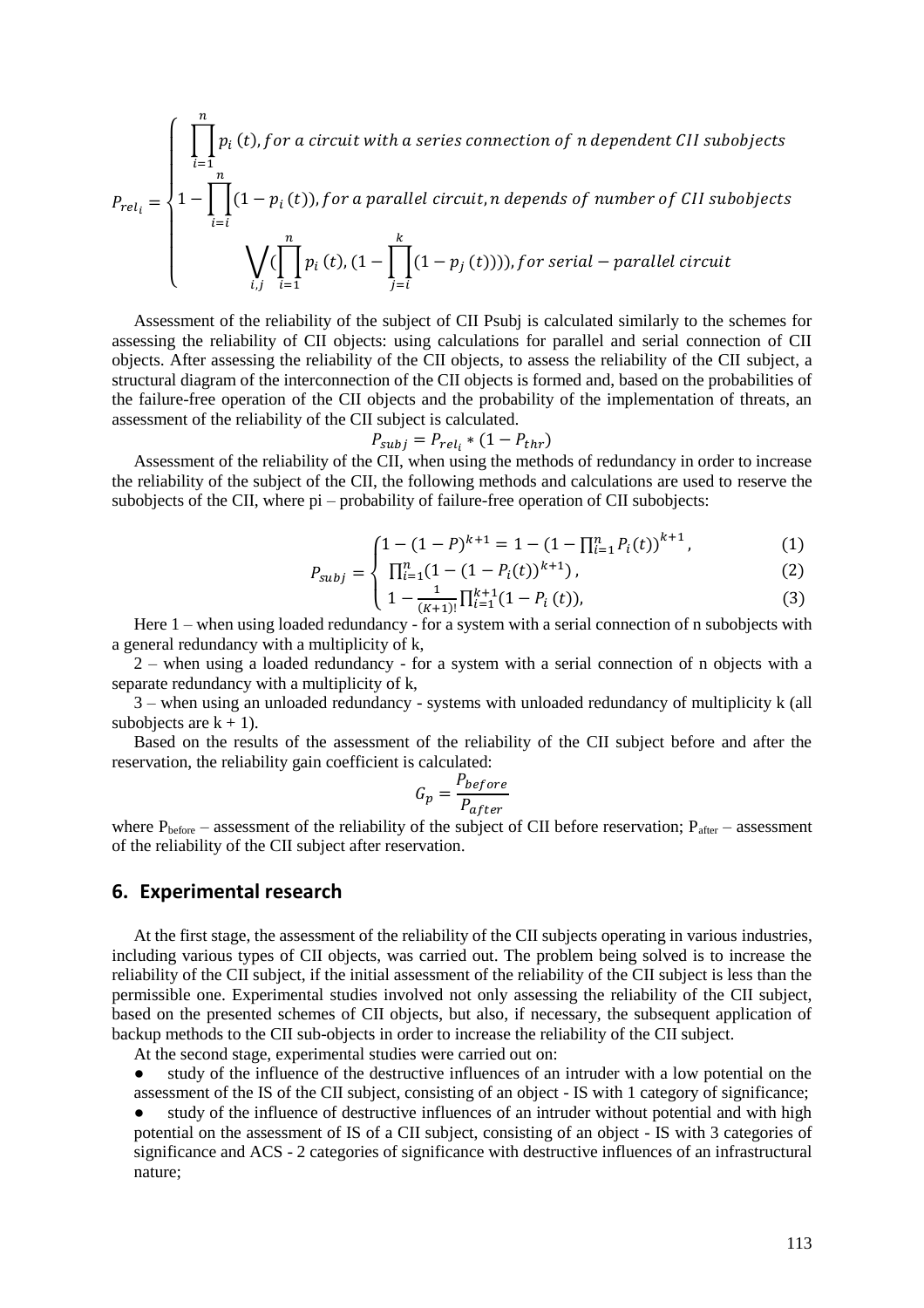● the study of the impact of destructive influences of violators with high, medium and low potentials on the assessment of IS of the subject of CII, consisting of objects: IS of the 2nd category of significance, ITS - 1 category and ACS - 3 categories of significance with destructive influences of an infrastructural nature.

The analysis of the results of the first stage of experimental studies using the example of SCII-Hospital is presented in table 1. The results of stage 2 are in table 2.

#### **Table 1**

Analysis of the results of the experimental study "Subject CII - Hospital"

| Subject CII - Hospital                              |                                             |                                           |  |  |  |  |  |  |
|-----------------------------------------------------|---------------------------------------------|-------------------------------------------|--|--|--|--|--|--|
| Assessment of the reliability of the object         |                                             |                                           |  |  |  |  |  |  |
| Object                                              | Reliability assessment<br>before redundancy | Post-redundancy<br>reliability assessment |  |  |  |  |  |  |
| personal data information system                    | 0,69                                        | 0,89                                      |  |  |  |  |  |  |
| Assessment of the reliability of the subject of CII |                                             |                                           |  |  |  |  |  |  |
| Subject                                             | Reliability assessment<br>before redundancy | Post-redundancy<br>reliability assessment |  |  |  |  |  |  |
| Hospital                                            | 0,43                                        | 0,56                                      |  |  |  |  |  |  |
| Reliability win rate                                |                                             |                                           |  |  |  |  |  |  |
| Reliability win rate                                | 0,77                                        |                                           |  |  |  |  |  |  |

#### **Table 2**

The results of the experimental study (stage 2) of the model for assessing the IS of the subject of CII under destructive influences

| N <sub>2</sub><br>Exp.<br>(2)<br>step) | Vertex<br>source |                                     | Vertex recipient -<br>V7 |                   | Experi-<br>ment<br>result | IS assess-<br>ment of<br>the<br>subject of<br><b>CII</b>           | Result<br>repeated                                          | Information<br>security                                        |
|----------------------------------------|------------------|-------------------------------------|--------------------------|-------------------|---------------------------|--------------------------------------------------------------------|-------------------------------------------------------------|----------------------------------------------------------------|
|                                        |                  | An<br>object/<br>object<br>category | Category                 | Tracked<br>vertex |                           |                                                                    | experiment<br>taking into<br>account<br>recommen<br>dations | assessment<br>subject after<br>applied<br>recommen-<br>dations |
| $\mathbf{1}$                           | <b>HIGH</b>      | $IS-1$                              | <b>LOW</b>               | V13               | $-0,45$                   | A<br>significant                                                   | 0,55                                                        | Average<br>level of IS                                         |
| $\overline{2}$                         |                  | $IS-3$<br>ASU-2                     | <b>ABSENT</b><br>AVERAGE |                   | $-0,39$                   | level of<br>0,71<br>reduction<br>in the IS of<br>the<br>subject of |                                                             | Average<br>level of IS                                         |
| 3                                      |                  | $ITS-1$<br>$IS-2$                   | AVERAGE<br>AVERAGE       |                   | $-0,40$                   |                                                                    |                                                             | High level of<br>1S                                            |
|                                        |                  | $ASU-3$                             | <b>ABSENT</b>            |                   |                           | the CII<br>relative to<br>the initial                              | 0,8                                                         |                                                                |

## **7. Analysis of the results of the experimental study**

The use of the developed model made it possible to assess the IS of the subject of CII under destructive influences, taking into account the indicator of the infrastructural component - the reliability of the CII. The synthesis of models made it possible to categorize the attacker, build a cognitive map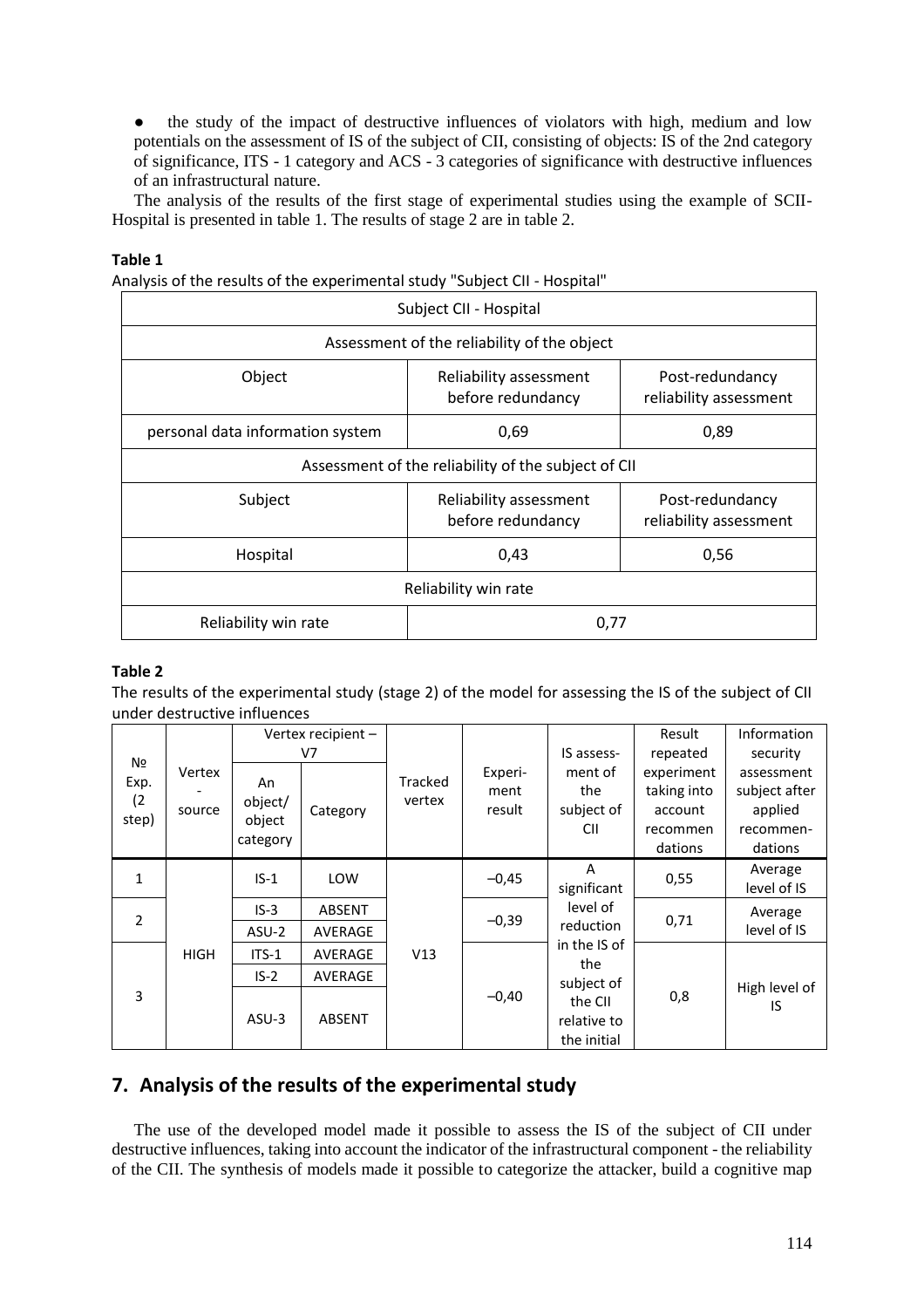for assessing the IS of the CII subject, simulate the DMI through various vertices-sources, and provide recommendations for increasing the level of the IS of the CII subject.

The proposed model can become an active assistant for the owners of CII facilities in the process of solving practical problems at all stages of the SCII life cycle. For regulators, the proposed approach to assessing the IS SCII will increase the reliability of the data provided by the owners of the objects of CII facilities at the categorization stage.

## **8. Conclusions**

The proposed model is related to the use of:

- specifics of the regulatory and legal framework in the field of SCII safety,
- structured detailing of the CII subject, taking into account the specifics of the subject,
- stages of the life cycle of the SCII information protection system,
- highlighted destructive malicious influences of an infrastructural nature,
- the relationships between the selected destructs and a number of vulnerabilities on CII objects,
- factors affecting the decrease in the reliability of the functioning of the CII subject,
- evaluating the reliability indicators of recoverable and non-recoverable objects, backup methods and allows you to perform a comprehensive assessment of the information security of the subject of CII.

## **9. Acknowledgments**

The reported study was funded by Russian Ministry of Science (information security, project №3)

## **10. References**

- [1] On the security of the critical information infrastructure of the Russian Federation: Federal Law of July 26, 2017. N 187-FZ (as amended and supplemented) [Electronic source]. - URL: http://www.consultant.ru/document/cons\_doc\_LAW\_220885/.
- [2] On the approval of requirements for ensuring the security of significant objects of critical information infrastructure of the Russian Federation: Order of the FSTEC of December 25, 2017 N 239 (as amended and supplemented) [Electronic source]. - URL: https://fstec.ru/en/53 normotvo.
- [3] On the approval of requirements for the creation of security systems for significant objects of critical information infrastructure of the Russian Federation and ensuring their functioning: Order of the FSTEC of December 21, 2017 N 235 [Electronic source]. - URL: https://fstec.ru/normotvorcheskaya/akty/53-prikazy/1589-.
- [4] On approval of the Procedure for informing the FSB of Russia about computer incidents, responding to them, taking measures to eliminate the consequences of computer attacks carried out against significant objects of critical information infrastructure of the Russian Federation: Order of the FSB of Russia dated June 19, 2019 No. 282 [Electronic source]. - URL: https://www.garant.ru/products/ipo/prime/doc/72198410/.
- [5] On approval of the List of information submitted to the state system for detecting, preventing and eliminating the consequences of computer attacks on information resources of the Russian Federation and the Procedure for submitting information to the state system for detecting, preventing and eliminating the consequences of computer attacks on information resources of the Russian Federation: Order of the FSB of Russia from July 24, 2018 No. 367 [Electronic source]. - URL: https://www.garant.ru/products/ipo/prime/doc/71941504/.
- [6] Yuill J., Wu F., Settle J., Gong F., Huang M. Intrusion-detection for incident-response, using a military battlefield-intelligence process. Computer Networks. 2000; 34 (4): 671-697. DOI: 10.1016 / S1389-1286 (00) 00142-0
- [7] Jha S., Sheyner O., Wing J.M. Minimization and Reliability Analyses of Attack Graphs. CMU-CS-02-109. Pittsburgh: School of Computer Science Carnegie Mellon University, 2002.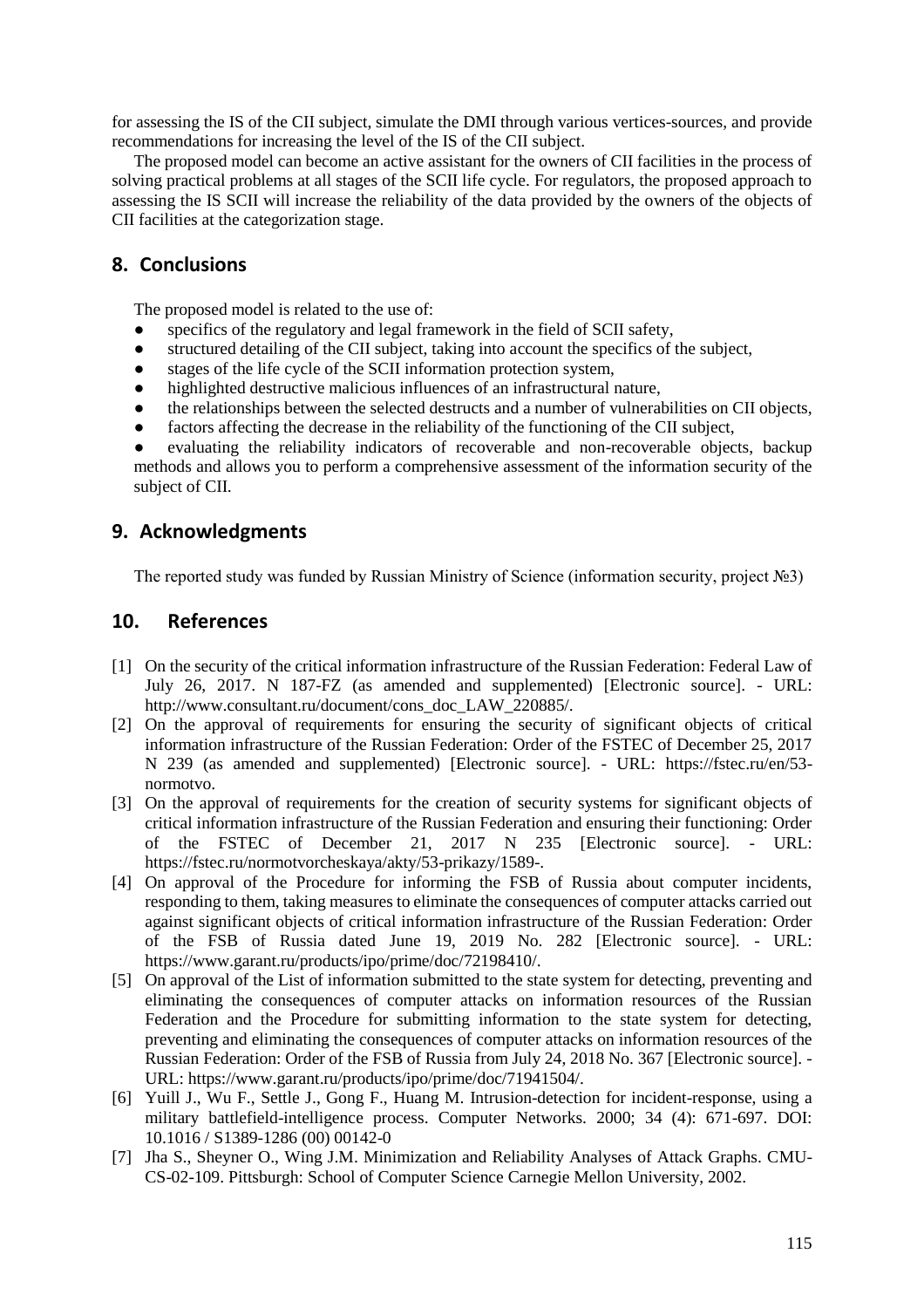- [8] Chi S.-D., Park J.S., Jung K.-C., Lee J.-S. Network Security Modeling and Cyber Attack Simulation Methodology. Proceedings of the 6th Australasian Conference on Information Security and Privacy on Information Security and Privacy, 11-13 July 2001, Sydney, Australia. Lecture Notes in Computer Science. Berlin, Heidelberg: Springer; 2001.vol.2119. DOI: 10.1007 / 3-540- 47719-5\_26
- [9] The basic model of threats to personal data during their processing in personal data information systems. Moscow, 2008. URL: https://fstec.ru/component/attachments/download/289 (date of treatment 10/29/2020)
- [10] State Technical Commission of Russia. Guidance document. Protection against unauthorized access to information. Terms and Definitions. M: Military publishing house, 1992.
- [11] Methodological recommendations for the development of regulatory legal acts that determine threats to the security of personal data, relevant when processing personal data in personal data information systems used in the implementation of relevant activities. No. 149/7/2 / 6-432. from 03/31/2015.
- [12] Boyarintsev A.V., Nichikov A.V., Redkin V.B. General approach to the development of models of intruders // Security Systems. 2007. No. 4. P. 50-53.
- [13] Spivak A.I. Evaluating the effectiveness of an attacker's attacks in the process of constructing his model // Scientific and technical bulletin of the St. 2010. No. 2 (66). P. 108-112.
- [14] Zhukov V.G., Zhukova M.N., Stefarov A.P. Model of the violator of access rights in an automated system // Software products and systems. 2012. No. 2 (98). P. 75-78.
- [15] Savchenko S.O., Kapchuk N.V. Algorithm for constructing a model of an intruder in an information security system using game theory // Dynamics of systems, mechanisms and machines. 2017.Vol. 5. No. 4.P. 84‒89. DOI: 10.25206 / 2310-9793-2017-5-4-84-89
- [16] "GOST 34.601-90 Interstate Standard Information Technology. Set of standards for automated systems. Automated Systems. Stages of Creation. M.: Standartinform, 2009. [Electronic source]. - URL: http://docs.cntd.ru/document/gost-34-601-90.
- [17] Maksimova E.A. Assessment of information security of a subject of critical information infrastructure under destructive influences [Text]: monograph / E. A. Maksimova; Feder. state ed. educated. institution of higher. education "Volgogr. state un-t ". - Volgograd: VolGU Publishing House, 2020. -- 95 p.
- [18] Maksimova E.A. Research of algorithms for secure data transmission between objects of critical information infrastructure // Collection of reports of the XXIII plenum of FUMO VO IS and the All-Russian scientific conference "Fundamental problems of information security in the context of digital transformation" (INFOSE-2019). reports of the XXIII plenum of FUMO VO IB and the All-Russian scientific conference. Resp. editor: V.I. Petrenko. 2019. P. 157-163.
- [19] Maksimova E.A., Shikhverdiyeva A.Sh. Management of the operation of critical information infrastructure facilities // Materials of the XVI All-Russian School-Conference of Young Scientists "Management of Large Systems". - Tambov: Publishing Center of the Federal State Budgetary Educational Institution of Higher Education "TSTU". 2019. P. 392-397.
- [20] Baranov V.V., Maksimova E.A., Lauta O.S. Analysis of the model of information support of processes and systems in the implementation of multi-agent intelligent interaction // Pribory i sistemy. Management, control, diagnostics. 2019. No. 4. P. 32–41.
- [21] E. Y. Kostyuchenko, L. N. Balatskaya, S. S. Kharchenko and M. A. Lapina Comparison of recognition using Google and Kaldi to solve the problem of assessing intelligibility. 2nd Scientific Conference on Fundamental Information Security Problems in terms of the Digital Transformation (FISP 2020) 30 November 2020, Stavropol, Russian Federation. – IOP Conference Series: Materials Science and Engineering, Vol. 873, 2021, 012032. doi:10.1088/1757- 899X/1069/1/012032
- [22] Gromov Yu.Yu., Eliseev A.I., Minin Yu.V., Sumin V.I. Reliability analysis in network information systems // Bulletin of the Voronezh Institute of the Federal Penitentiary Service of Russia. 2018. No. 1. P. 33 P .41
- [23] Parfenov, D.I., Bolodurina, I.P., Lapina, M.A. Development of a model for detecting security incidents in event flows from various components in a network of telecommunication service providers // IOP Conference Series: Materials Science and Engineering 2020, 873(1), 012020, <https://doi.org/10.1088/1757-899X/873/1/012020>